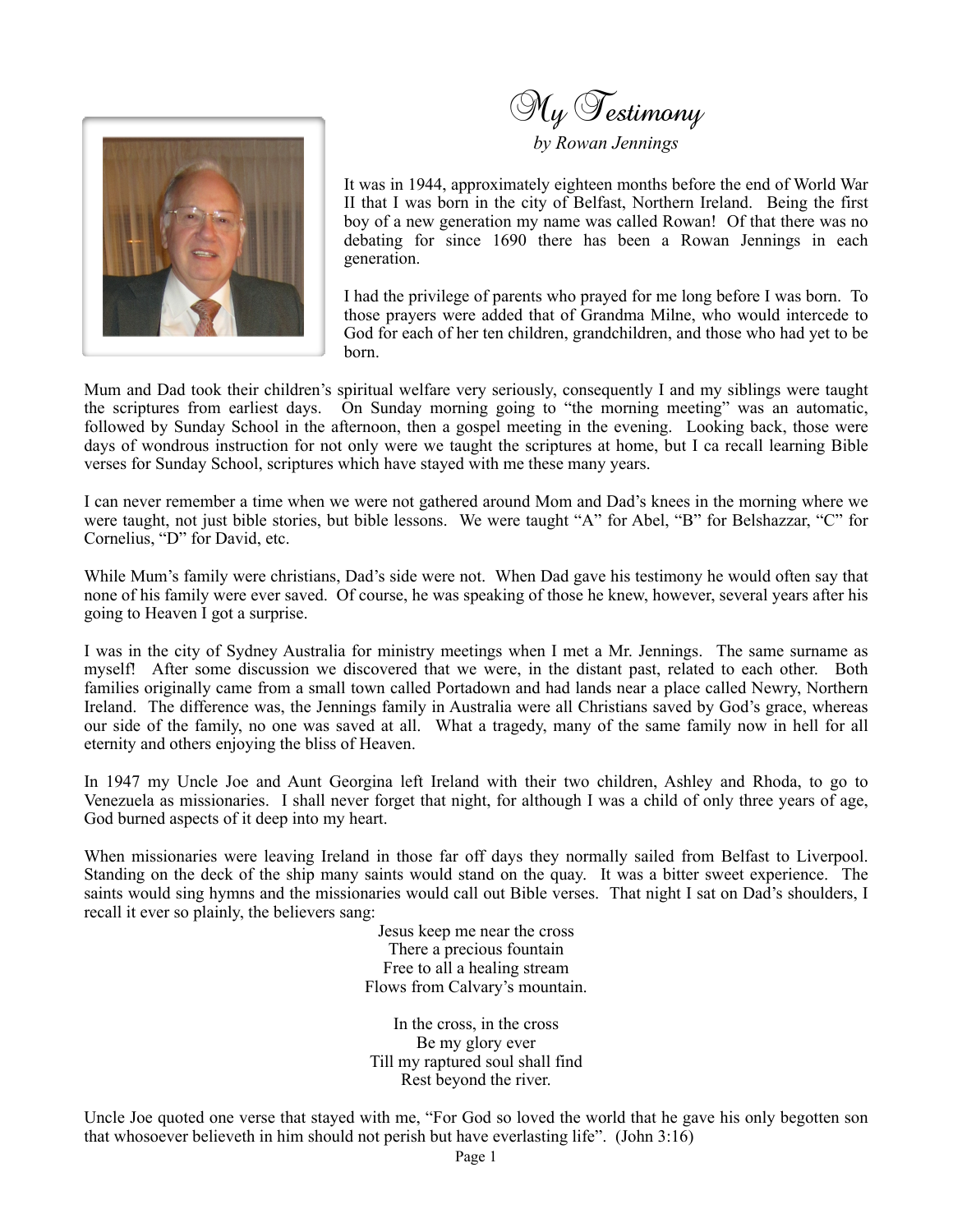On Sunday nights after the Gospel meeting Mum, Dad, my sister Betty and I would go to Mum and Grandpa Jennings' house in Belfast, and I, their first grandchild, would have a gospel meeting. We would sing the hymn, "Jesus keep me near the cross, but there is a precious fountain, close to all the healing stream, down from Calvary's mountain". I would then repeat the gospel verse, John 3:16, and the meeting was over.

When I was approximately eight years of age, Dad had a record made of some family members and I was part of it. At that time my voice was high and sweet so I sang:

> There is a city bright, closed are its gates to sin Naught that defileth, can ever enter in.

Savior, I come to Thee, O Lamb of God, I pray Cleanse me and save me, wash all my sins away.

Lord, make me from this hour, Thy loving child to be Kept by Thy power, from all that grieveth Thee.

Till in the snow white dress, of Thy redeemed I stand Faultless and stainless, safe in that happy land.

Sadly I had no interest in God or salvation and despite the lovely words, they meant nothing to me.

When I was thirteen years of age, the elders in Ballyhackamore Gospel Hall Northern Ireland, Belfast, had a one week series of special children's meetings. Of course I was sent, which I did not mind, because it meant a time of "carry on" with my friends. I was not interested in Uncle Dan who was the speaker, nor the gospel!

It was on the Monday night after the singing of some choruses that Uncle Dan began to speak. From what I learned afterward, he once had a little child who died very tragically and from then on, this dear man devoted himself to winning boys and girls for the Saviour.

When he began speaking I began misbehaving. My feet were up on the seat in front of me and I was kicking it so that the children were being jolted up and down. It was most distracting! Part way through his message, Uncle Dan stopped speaking and looking at me said, "Young man behave yourself". I knew that if my father heard I would be in major trouble, so I thought I would just sit, be quiet, and perhaps they would forget about everything.

Within minutes of that happening, Uncle Dan said the word, "eternity". God took that word and burned it deep into my mind and conscience. Almost instantously an illustration was brought to my mind of the beach at Portrush in Northern Ireland. It is a magnificent strand, some seven miles long, of fine golden sand. In the illustration a bird came on the first anniversary of my death and took away one grain of sand. This was repeated year after year, century after century, until all the beach was gone, but eternity had only begun.

I was stunned!

Thoughts flooded my mind and I knew I was going to hell and Christ was the only way of salvation. I reasoned in my mind:

"I ought to get saved" "Yes, that's a good idea for if I died now I would be in Hell for all eternity" "Why not get saved right now?" "I will"

Sitting there, and within minutes of being told to behave, I bowed my head and, as if God was sitting beside me, I just spoke to Him and confessed, "God I am a sinner, Jesus died for me, I accept Jesus as my Saviour". That was